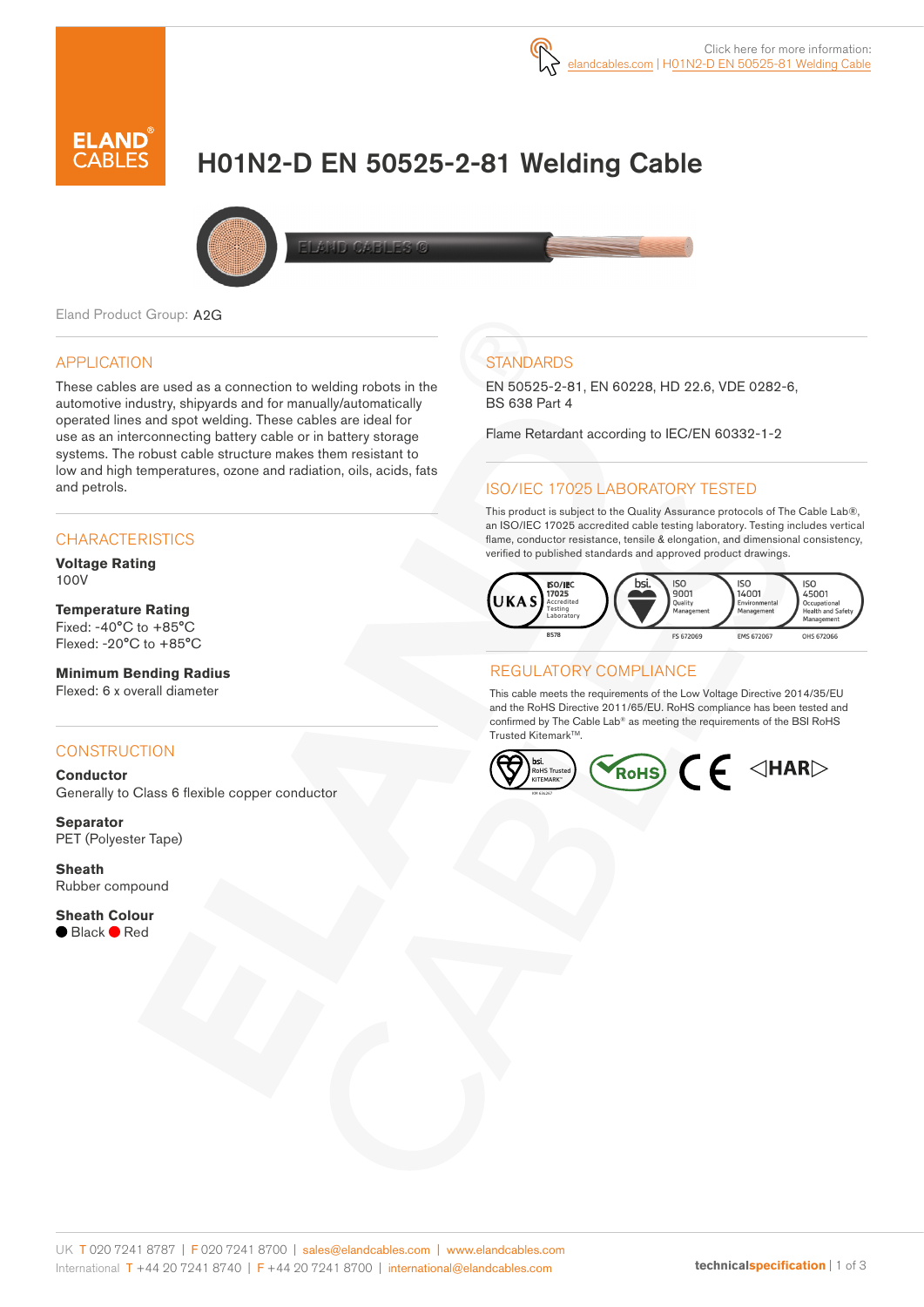### DIMENSIONS

| ELAND PART NO. | NO. OF CORES | NOMINAL CROSS<br><b>SECTIONAL AREA</b><br>mm <sup>2</sup> | NOMINAL THICKNESS<br>OF INSULATION<br>mm | NOMINAL OVERALL<br><b>DIAMETER</b><br>mm | <b>NOMINAL</b><br><b>WEIGHT</b><br>kg/km |  |
|----------------|--------------|-----------------------------------------------------------|------------------------------------------|------------------------------------------|------------------------------------------|--|
| A2G010*        |              | 10                                                        | $\circ$                                  | 9                                        | 146                                      |  |
| A2G016*        |              | 16                                                        | $\overline{2}$                           | 10                                       | 204                                      |  |
| A2G025*        |              | 25                                                        | $\mathbf{2}$                             | 11.5                                     | 290                                      |  |
| A2G035*        |              | 35                                                        | $\overline{2}$                           | 12.5                                     | 384                                      |  |
| A2G050*        |              | 50                                                        | 2.2                                      | 14.5                                     | 535                                      |  |
| A2G070*        |              | 70                                                        | 2.4                                      | 16.5                                     | 716                                      |  |
| A2G095*        |              | 95                                                        | 2.6                                      | 18.5                                     | 943                                      |  |
| A2G120*        |              | 120                                                       | 2.8                                      | 20.5                                     | 1235                                     |  |
| A2G150*        |              | 150                                                       | 3                                        | 23                                       | 1556                                     |  |

\* Designates the sheath colour. For each Eland Cables part number replace with the colour code as listed below. e.g. A2G010RD = 10mm² Red or A2G010E = 10mm² Black

### CORE CODES

| <b>COLOUR</b> | <b>Black</b> | Red       |
|---------------|--------------|-----------|
| CODE          |              | <b>RD</b> |

### **CONDUCTORS**

Flexible Copper Conductors for Single Core Cables

| NOMINAL CROSS<br><b>SECTIONAL AREA</b><br>mm <sup>2</sup> | MAXIMUM DIAMETER OF WIRES<br>IN CONDUCTOR<br>mm | MAXIMUM RESISTANCE OF CONDUCTOR AT 20°C<br>ohms/km |  |  |
|-----------------------------------------------------------|-------------------------------------------------|----------------------------------------------------|--|--|
|                                                           |                                                 | Plain Wires                                        |  |  |
| 10                                                        | 0.21                                            | 1.91                                               |  |  |
| 16                                                        | 0.21                                            | 1.21                                               |  |  |
| 25                                                        | 0.21                                            | 0.78                                               |  |  |
| 35                                                        | 0.21                                            | 0.554                                              |  |  |
| 50                                                        | 0.21                                            | 0.386                                              |  |  |
| 70                                                        | 0.21                                            | 0.272                                              |  |  |
| 95                                                        | 0.21                                            | 0.206                                              |  |  |
| 120                                                       | 0.51                                            | 0.161                                              |  |  |
| 150                                                       | 0.51                                            | 0.129                                              |  |  |